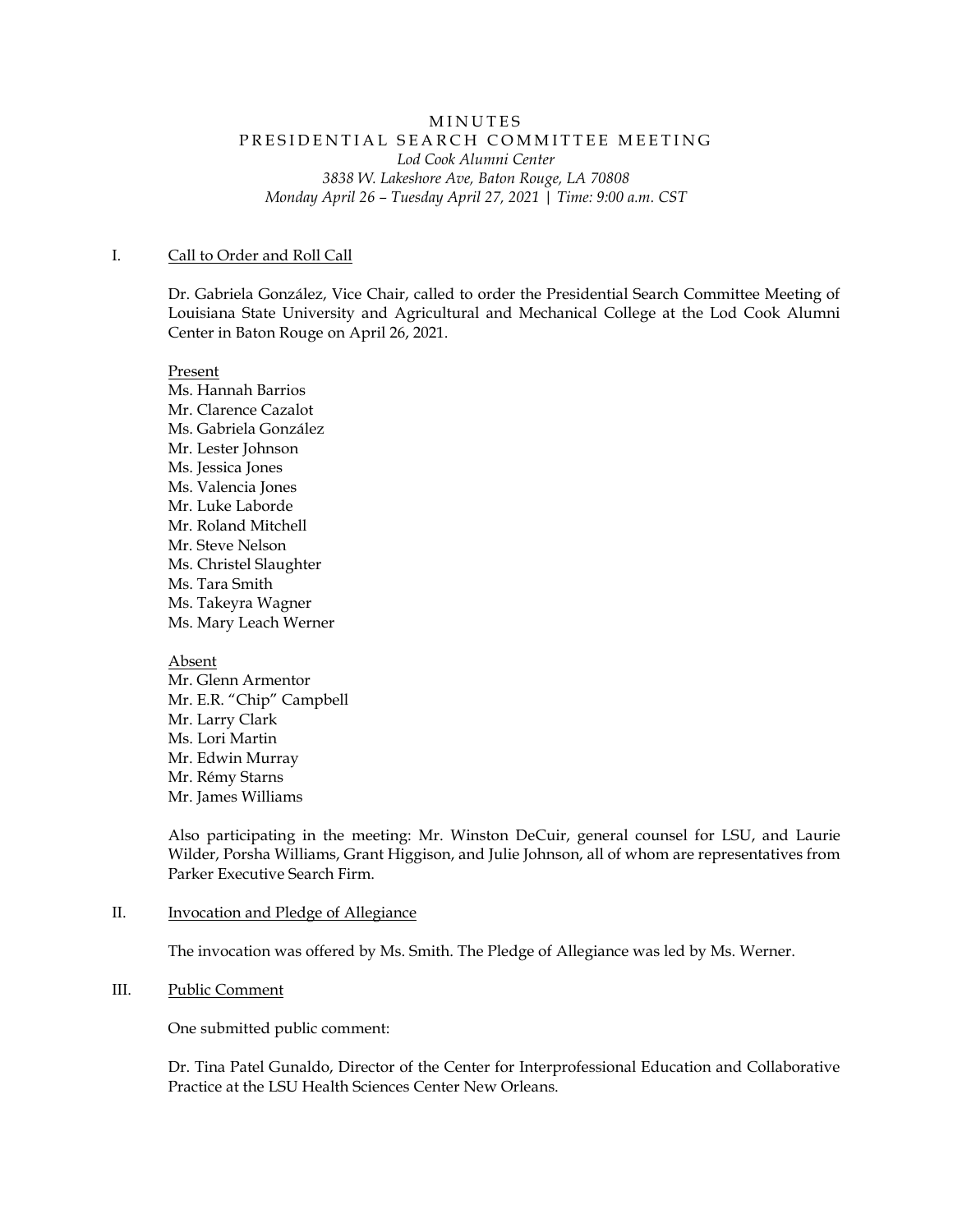# IV. Interviews

Dr. Gonzalez raised the question if there are any new candidates. Ms. Wilder indicated there was a new submission of applicant materials by Dr. Bill Tate, provost at the University of South Carolina, the previous evening. Mr. Cazalot, followed by Mr. Laborde, advocated to have Dr. Tate added to the list of interviews. Ms. Wilder indicated the search firm would schedule the interview and notify the Committee once finalized.

Ms. Wilder and Ms. Williams proceeded with interview instructions and procedures.

Ms. Wilder indicated Dr. Mary Ann Rankin withdrew from the interview process over the previous weekend.

Dr. Laborde questioned what the rubric for is raking the candidates. Ms. Wilder explained the Committee will interview the candidates then the Committee will conduct a discussion after the final interview. Judgement of candidates based on items outlined in the position description.

Mr. DeCuir indicated questions regarding the following should be discussed in executive session: litigation, personnel actions, conduct charges, and allegations.

The Committee conducted the interview with Dr. Laurence Alexander, Professor and Chancellor at the University of Arkansas at Pine Bluff.

Next, the Committee conducted an interview with Dr. James Henderson, President of the University of Louisiana System.

Prior to conducting the final interview, Mr. William asked to conduct roll call for the Committee.

# Present

Ms. Hannah Barrios Mr. Clarence Cazalot Mr. Larry Clark Ms. Gabriela González Mr. Lester Johnson Ms. Jessica Jones Ms. Valencia Jones Mr. Luke Laborde Mr. Roland Mitchell Mr. Steve Nelson Ms. Christel Slaughter Ms. Tara Smith Mr. Rémy Starns Ms. Takeyra Wagner Ms. Mary Leach Werner Mr. James Williams

Absent Mr. Glenn Armentor Mr. E.R. "Chip" Campbell Ms. Lori Martin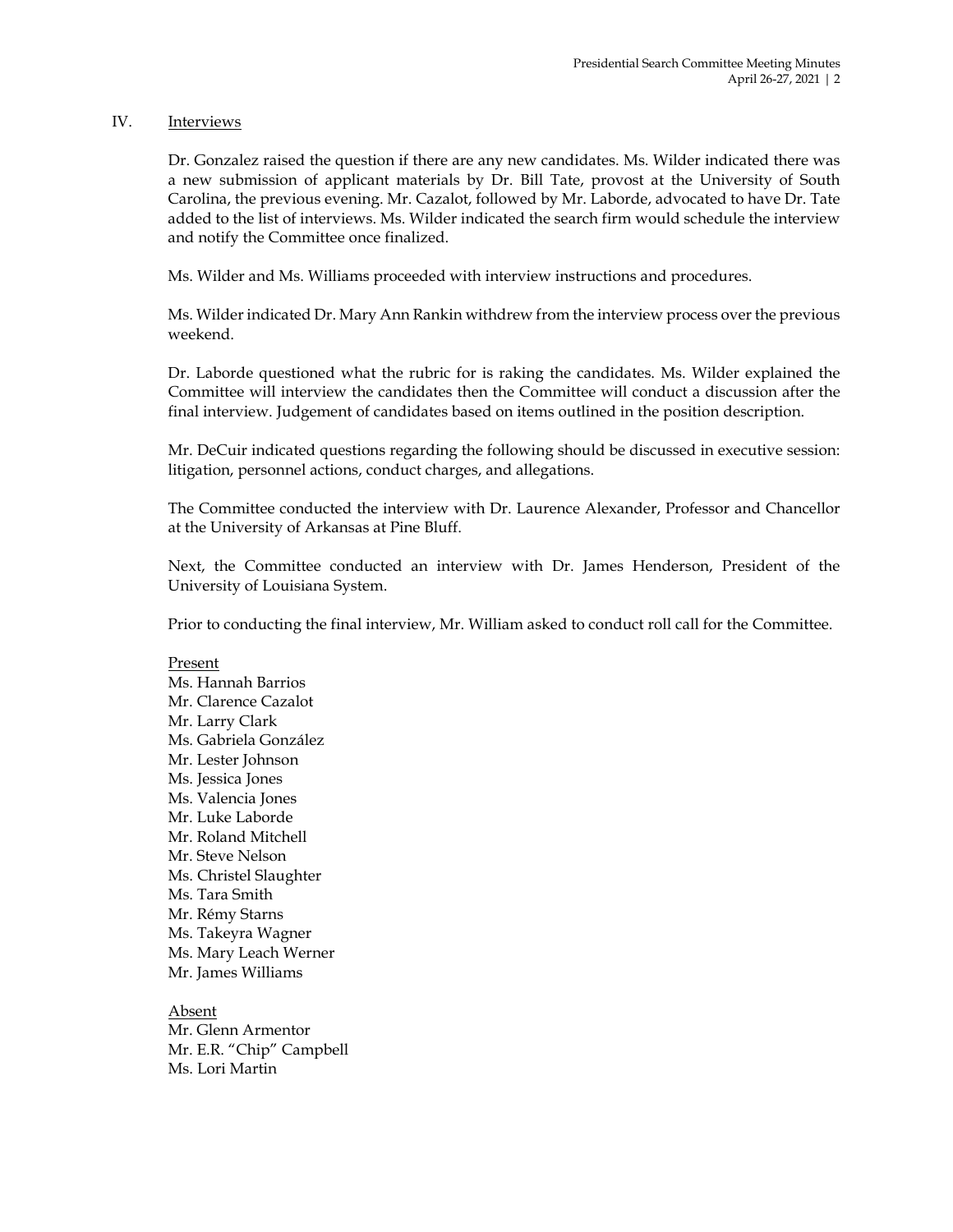The Committee conducted the final interview of the day with Jay Dardenne, Commissioner, Division of Administration for the State of Louisiana.

After the final interview, Ms. Wilder clarified the Committee would narrow the candidate list after the Tuesday interviews as opposed to hosting a meeting on April 30, 2021.

Motion to recess the meeting until Tuesday, April 27, 2021 by Dr. Slaughter, seconded by Dr. Gonzalez.

# V. Reconvene Committee Meeting

Motion by Mr. Clark, seconded by Dr. Laborde, to reconvene the Committee meeting on Tuesday, April 27, 2021.

The Committee conducted the first interview of the day with Dr. Kelvin Droegemeier, Former Director, White House Office of Science and Technology Policy with the United States Federal Government.

The Committee conduced the second interview with Dr. Ronald Clark, Major General & Chief of Staff, United States Indo-Pacific Command of the United States Army.

The Committee conducted the next interview with Dr. Jeffery Talley, President & CEO The P3i Group, LLC.

Prior to the fourth interview, the roll was taken.

Present Ms. Hannah Barrios Mr. Clarence Cazalot Mr. Larry Clark Ms. Gabriela González Mr. Lester Johnson Ms. Jessica Jones Ms. Valencia Jones Mr. Luke Laborde Mr. Roland Mitchell Mr. Edwin Murray Mr. Steve Nelson Ms. Christel Slaughter Ms. Tara Smith Mr. Rémy Starns Ms. Mary Leach Werner Mr. James Williams

Absent Mr. Glenn Armentor Mr. E.R. "Chip" Campbell Ms. Lori Martin Ms. Takeyra Wagner

The Committee then conducted an interview with Dr. Rustin Moore, Professor and Dean of the College of Veterinary Medicine at The Ohio State University.